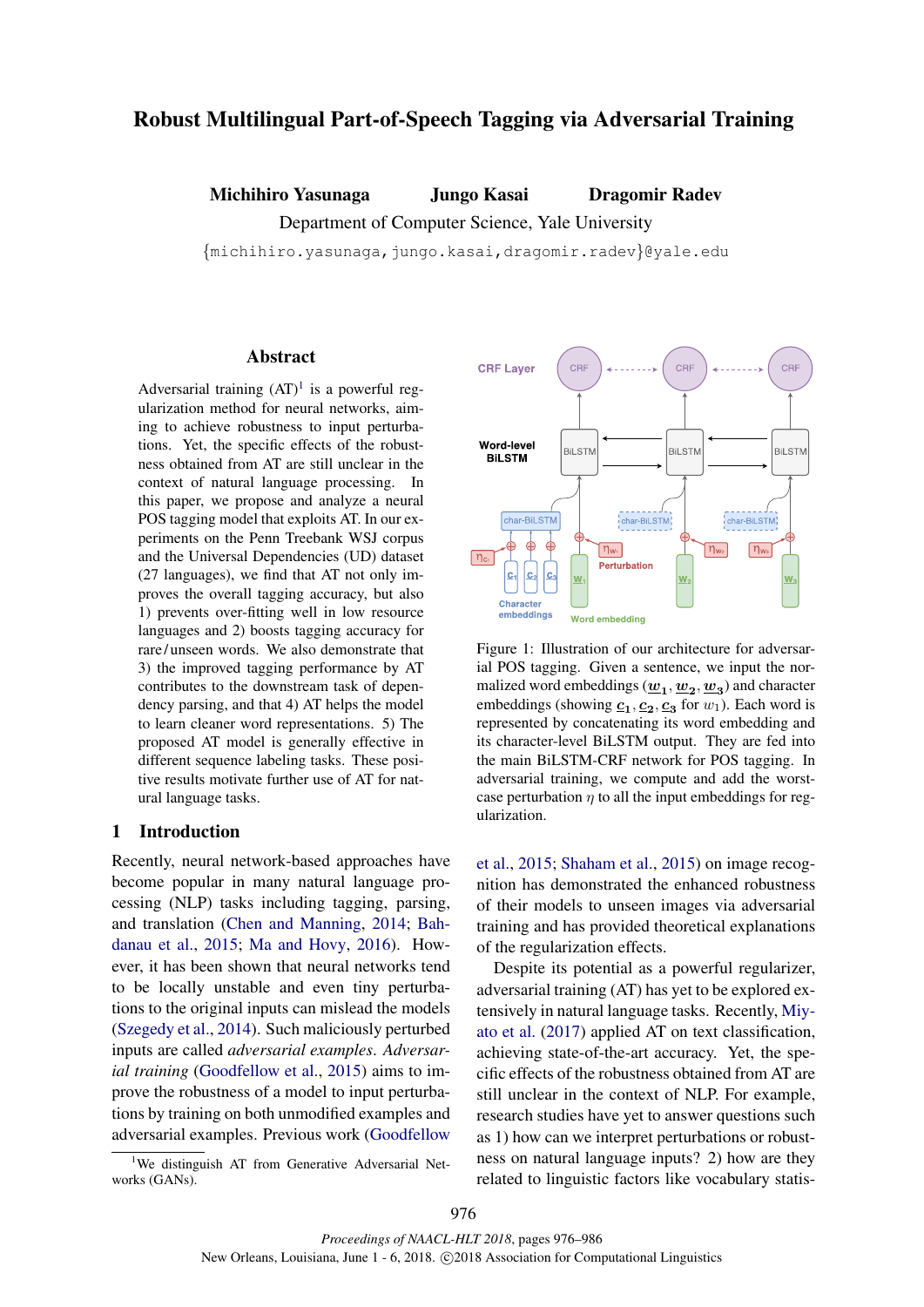tics? 3) are the effects of AT language-dependent? Answering such questions is crucial to understand and motivate the application of adversarial training on natural language tasks.

In this paper, spotlighting a well-studied core problem of NLP, we propose and carefully analyze a neural part-of-speech (POS) tagging model that exploits adversarial training. With a BiLSTM-CRF model (Huang et al., 2015; Ma and Hovy, 2016) as our baseline POS tagger, we apply adversarial training by considering perturbations to input word/character embeddings. In order to demystify the effects of adversarial training in the context of NLP, we conduct POS tagging experiments on multiple languages using the Penn Treebank WSJ corpus (Englsih) and the Universal Dependencies dataset (27 languages), with thorough analyses of the following points:

- Effects on different target languages
- Vocabulary statistics and tagging accuracy
- Influence on downstream tasks
- Representation learning of words

In our experiments, we find that our adversarial training model consistently outperforms the baseline POS tagger, and even achieves state-of-the-art results on 22 languages. Furthermore, our analyses reveal the following insights into adversarial training in the context of NLP:

- The regularization effects of adversarial training (AT) are general across different languages. AT can prevent overfitting especially well when training examples are scarce, providing an effective tool to process low resource languages.
- AT can boost the tagging performance for rare/ unseen words and increase the sentence-level accuracy. This positively affects the performance of down-stream tasks such as dependency parsing, where low sentence-level POS accuracy can be a bottleneck (Manning, 2011).
- AT helps the network learn cleaner word embeddings, showing stronger correlations with their POS tags.

We argue that the effects of AT can be interpreted from the perspective of natural language. Finally, we demonstrate that the proposed AT model is generally effective across different sequence labeling tasks. This work therefore provides a strong motivation and basis for utilizing adversarial training in NLP tasks.

#### 2 Related Work

### 2.1 POS Tagging

Part-of-speech (POS) tagging is a fundamental NLP task that facilitates downstream tasks such as syntactic parsing. While current state-of-theart POS taggers (Ling et al., 2015; Ma and Hovy, 2016) yield accuracy over 97.5% on PTB-WSJ, there still remain issues. The per token accuracy metric is easy since taggers can easily assign correct POS tags to highly unambiguous tokens, such as punctuation (Manning, 2011). Sentence-level accuracy serves as a more realistic metric for POS taggers but it still remains low. Another problem with current POS taggers is that their accuracy deteriorates drastically on low resource languages and rare words (Plank et al., 2016). In this work, we demonstrate that adversarial training (AT) can mitigate these issues.

It is empirically shown that POS tagging performance can greatly affect downstream tasks such as dependency parsing (Dozat et al., 2017). In this work, we also demonstrate that the improvements obtained from our AT POS tagger actually contribute to dependency parsing. Nonetheless, parsing with gold POS tags still yields better results, bolstering the view that POS tagging is an essential task in NLP that needs further development.

# 2.2 Adversarial Training

The concept of adversarial training (Szegedy et al., 2014; Goodfellow et al., 2015) was originally introduced in the context of image classification to improve the robustness of a model by training on input images with malicious perturbations. Previous work (Goodfellow et al., 2015; Shaham et al., 2015; Wang et al., 2017) has provided a theoretical framework to understand adversarial examples and the regularization effects of adversarial training (AT) in image recognition.

Recently, Miyato et al. (2017) applied AT to a natural language task (text classification) by extending the concept of adversarial perturbations to word embeddings. Wu et al. (2017) further explored the possibility of AT in relation extraction. Both report improved performance on their tasks via AT, but the specific effects of AT have yet to be analyzed. In our work, we aim to address this issue by providing detailed analyses on the effects of AT from the perspective of NLP, such as different languages, vocabulary statistics, word embedding distribution, and aim to motivate future research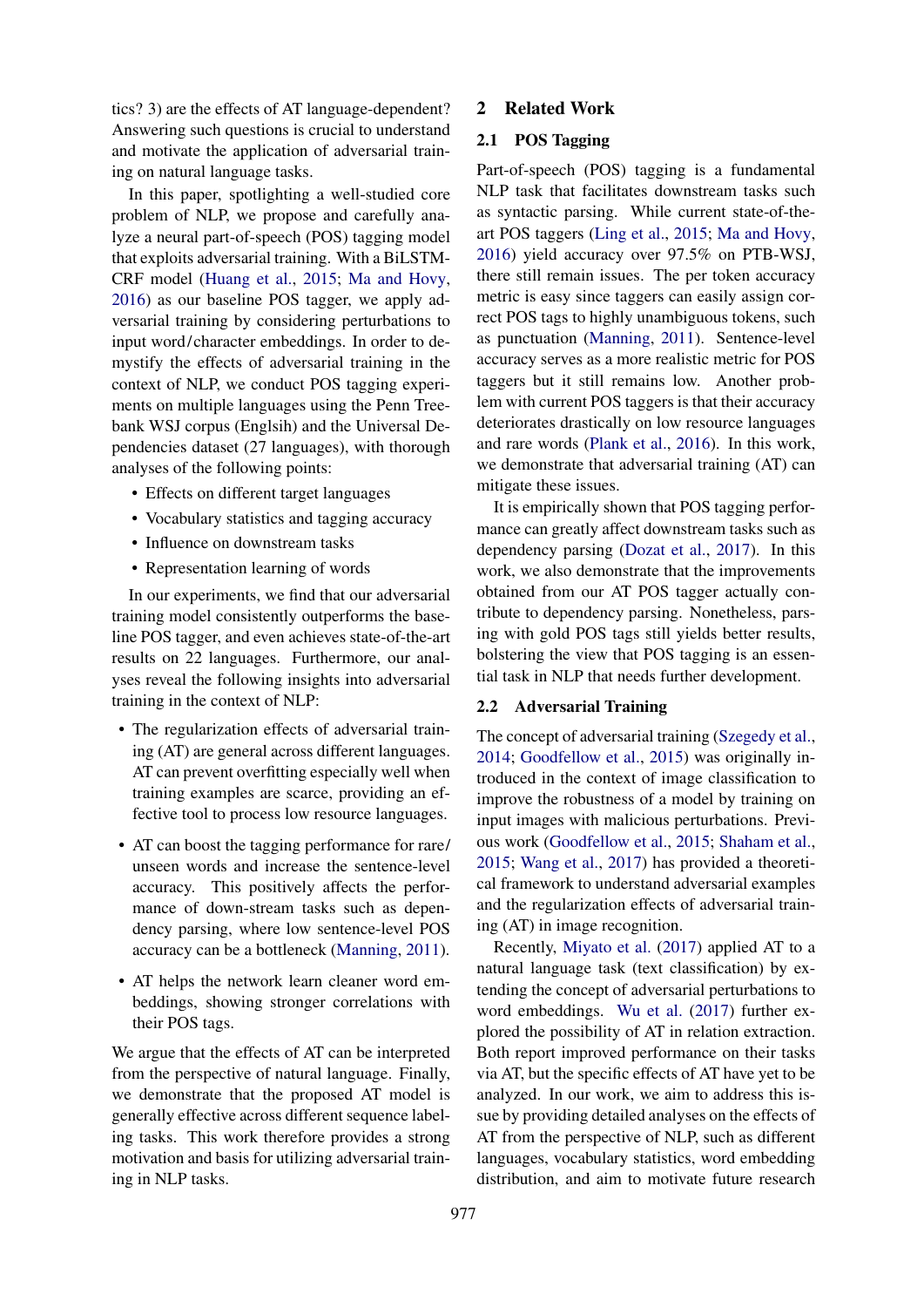that exploits AT in NLP tasks.

AT is related to other regularization methods that add noise to data such as dropout (Srivastava et al., 2014) and its variant for NLP tasks, word dropout (Iyyer et al., 2015). Xie et al. (2017) discuss various data noising techniques for language modeling. While these methods produce random noise, AT generates perturbations that the current model is particularly vulnerable to, and thus is claimed to be effective (Goodfellow et al., 2015).

It should be noted that while related in name, adversarial training (AT) differs from Generative Adversarial Networks (GANs) (Goodfellow et al., 2014). GANs have already been applied to NLP tasks such as dialogue generation (Li et al., 2017) and transfer learning (Kim et al., 2017; Gui et al., 2017). Adversarial training also differs from adversarial *evaluation*, recently proposed for reading comprehension tasks (Jia and Liang, 2017).

# 3 Method

In this section, we introduce our baseline POS tagging model and explain how we implement adversarial training on top.

### 3.1 Baseline POS Tagging Model

Following the recent top-performing models for sequence labeling tasks (Plank et al., 2016; Lample et al., 2016; Ma and Hovy, 2016), we employ a Bi-directional LSTM-CRF model as our baseline (see Figure 1 for an illustration).

Character-level BiLSTM. Prior work has shown that incorporating character-level representations of words can boost POS tagging accuracy by capturing morphological information present in each language. Major neural character-level models include the character-level CNN (Ma and Hovy, 2016) and (Bi)LSTM (Dozat et al., 2017). A Bi-directional LSTM (BiLSTM) (Hochreiter and Schmidhuber, 1997; Schuster and Paliwal, 1997) processes each sequence both forward and backward to capture sequential information, while preventing the vanishing / exploding gradient problem. We observed that the character-level BiLSTM outperformed the CNN by 0.1% on the PTB-WSJ development set, and hence in all of our experiments we use the character-level BiLSTM. Specifically, we generate a character-level representation for each word by feeding its character embeddings into the BiLSTM and obtaining the concatenated final states.

Word-level BiLSTM. Each word in a sentence is represented by concatenating its word embedding and its character-level representation. They are fed into another level of BiLSTM (word-level BiLSTM) to process the entire sentence.

CRF. In sequence labeling tasks it is beneficial to consider the correlations between neighboring labels and jointly decode the best chain of labels for a given sentence. With this motivation, we apply a conditional random field (CRF) (Lafferty et al., 2001) on top of the word-level BiLSTM to perform POS tag inference with global normalization, addressing the "label bias" problem. Specifically, given an input sentence, we pass the output sequence of the word-level BiLSTM to a firstorder chain CRF to compute the conditional probability of the target label sequence:

$$
p(\bm{y}\,\vert\,\bm{s};\bm{\theta})
$$

where  $\theta$  represents all of the model parameters (in the BiLSTMs and CRF),  $s$  and  $y$  denote the input embeddings and the target POS tag sequence, respectively, for the given sentence.

For training, we minimize the negative loglikelihood (loss function)

$$
L(\boldsymbol{\theta}; \boldsymbol{s}, \boldsymbol{y}) = -\log p(\boldsymbol{y} \,|\, \boldsymbol{s}; \boldsymbol{\theta}) \tag{1}
$$

with respect to the model parameters. Decoding searches for the POS tag sequence  $y^*$  with the highest conditional probability using the Viterbi algorithm. For more detail about the BiLSTM-CRF formulation, refer to Ma and Hovy (2016).

### 3.2 Adversarial Training

*Adversarial training* (Goodfellow et al., 2015) is a powerful regularization method, primarily explored in image recognition to improve the robustness of classifiers to input perturbations. Given a classifier, we first generate input examples that are very close to original inputs (so should yield the same labels) yet are likely to be misclassified by the current model. Specifically, these *adversarial examples* are generated by adding small perturbations to the inputs in the direction that significantly increases the loss function of the classifier (*worstcase* perturbations). Then, the classifier is trained on the mixture of clean examples and adversarial examples to improve the stability to input perturbations. In this work, we incorporate adversarial training into our baseline POS tagger, aiming to achieve better regularization effects and to provide their interpretations in the context of NLP.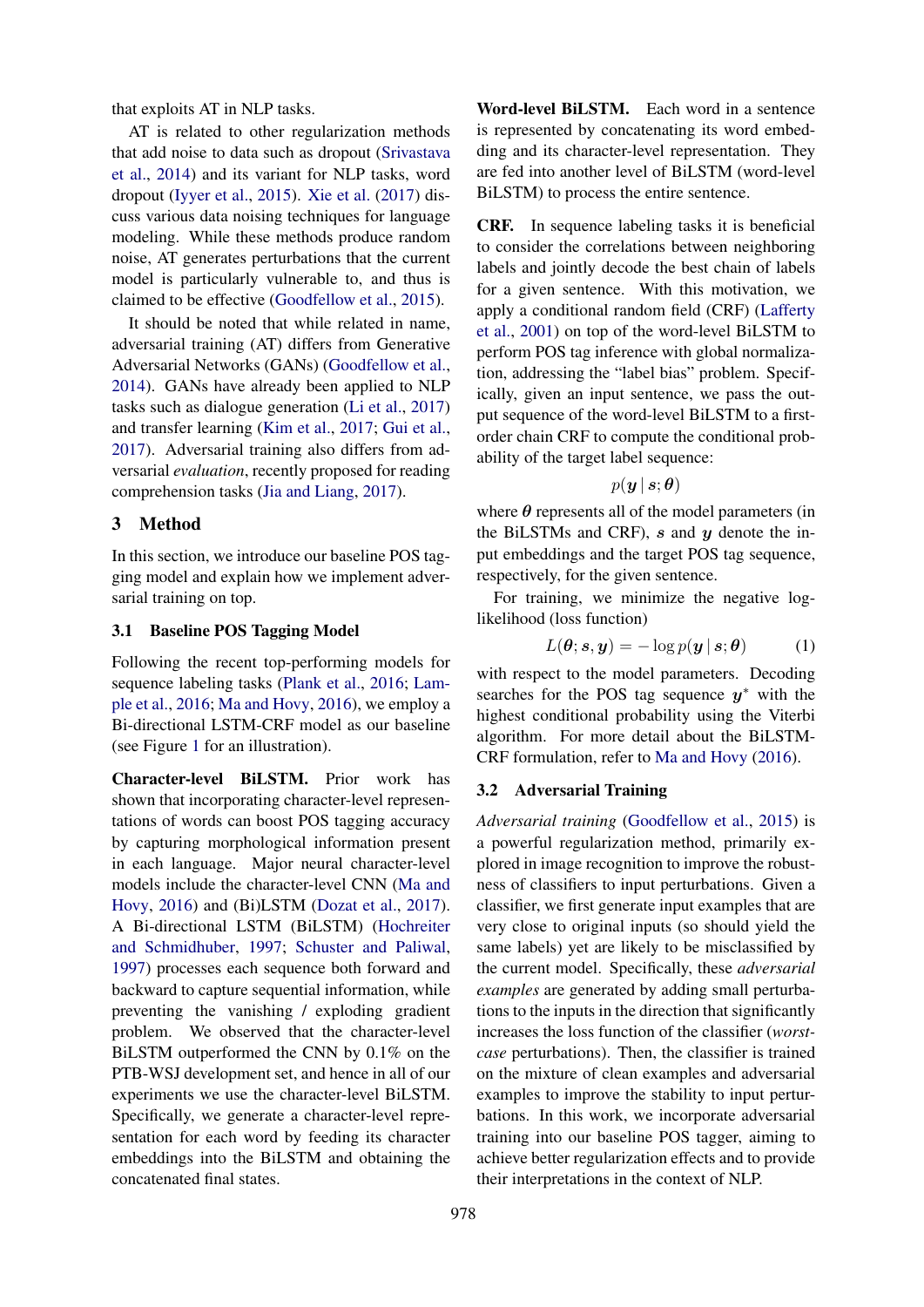Generating adversarial examples. Adversarial training (AT) considers continuous perturbations to inputs, so we define perturbations at the level of dense word / character embeddings rather than one-hot vector representations, similarly to Miyato et al. (2017). Specifically, given an input sentence, we consider the concatenation of all the word/character embeddings in the sentence:  $s =$  $[w_1, w_2, \ldots, c_1, c_2, \ldots]$ . To prepare an adversarial example, we aim to generate the worst-case perturbation of a small bounded norm  $\epsilon$  that maximizes the loss function  $L$  of the current model:

$$
\boldsymbol{\eta} = \argmax_{\boldsymbol{\eta'}: \|\boldsymbol{\eta'}\|_2 \leq \epsilon} L(\hat{\boldsymbol{\theta}}; \boldsymbol{s} + \boldsymbol{\eta'}, \boldsymbol{y})
$$

where  $\theta$  is the current value of the model parameters, treated as a constant, and  $y$  denotes the target labels. Since the exact computation of such  $\eta$ is intractable in complex neural networks, we employ the Fast Gradient Method (Liu et al., 2017; Miyato et al., 2017) i.e. first order approximation to obtain an approximate worst-case perturbation of norm  $\epsilon$ , by a single gradient computation:

$$
\boldsymbol{\eta} = \epsilon \, \boldsymbol{g} / \|\boldsymbol{g}\|_2, \text{ where } \boldsymbol{g} = \nabla_{\boldsymbol{s}} L(\hat{\boldsymbol{\theta}}; \boldsymbol{s}, \boldsymbol{y}) \quad (2)
$$

 $\epsilon$  is a hyperparameter to be determined in the development dataset. Note that the perturbation  $\eta$ is generated in the direction that significantly increases the loss L. We find such  $\eta$  against the current model parameterized by  $\theta$ , at each training step, and construct an adversarial example by

$$
s_{\rm adv} = s + \eta
$$

However, if we do not restrict the norm of word / character embeddings, the model could trivially learn embeddings of large norms to make the perturbations insignificant. To prevent this issue, we normalize word/character embeddings so that they have mean 0 and variance 1 for every entry, as in Miyato et al. (2017). The normalization is performed every time we feed input embeddings into the LSTMs and generate adversarial examples. To ensure a fair comparison, we also normalize input embeddings in our baseline model.

While Miyato et al. (2017) set the norm of a perturbation  $\epsilon$  (Eq 2) to be a fixed value for all input sentences, to generate adversarial examples for an entire sentence of a variable length and to include character embeddings besides word embeddings, we make the perturbation size  $\epsilon$  adaptive to the dimension of the concatenated input embedding  $s \in \mathbb{R}^D$ . We set  $\epsilon$  to be  $\alpha \sqrt{D}$  (i.e., proportional to  $\sqrt{D}$ ), as the expected squared norm of s

after the embedding normalization is D. The scaling factor  $\alpha$  is selected from {0.001, 0.005, 0.01, 0.05, 0.1} based on the development performance in each treebank. We used 0.01 for PTB-WSJ and UD-Spanish, and 0.05 for the rest. Note that  $\alpha = 0$ would generate no noise (identical to the baseline); if  $\alpha = 1$ , the generated adversarial perturbation would have a norm comparable to the original embedding, which could change the semantics of the input sentence (Wu et al., 2017). Hence, the optimal perturbation scale  $\alpha$  should lie in between and be small enough to preserve the semantics of the original input.

Adversarial training. At each training step, we generate adversarial examples against the current model, and train on the mixture of clean examples and adversarial examples to achieve robustness to input perturbations. To this end, we define the loss function for adversarial training as:

$$
\tilde{L} = \gamma L(\boldsymbol{\theta}; \boldsymbol{s}, \boldsymbol{y}) + (1 - \gamma) L(\boldsymbol{\theta}; \boldsymbol{s}_{\text{adv}}, \boldsymbol{y})
$$

where  $L(\theta; s, y)$ ,  $L(\theta; s_{\text{adv}}, y)$  represent the loss from a clean example and the loss from its adversarial example, respectively, and  $\gamma$  determines the weighting between them. We used  $\gamma = 0.5$  in all our experiments. This objective function can be optimized with respect to the model parameters  $\theta$ , in the same manner as the baseline model.

#### 4 Experiments

To fully analyze the effects of adversarial training, we train and evaluate our baseline/adversarial POS tagging models on both a standard English dataset and a multilingual dataset.

#### 4.1 Datasets

As a standard English dataset, we use the Wall Street Journal (WSJ) portion of the Penn Treebank (PTB) (Marcus et al., 1993), containing 45 different POS tags. We adopt the standard split: sections 0-18 for training, 19-21 for development and 22-24 for testing (Collins, 2002; Manning, 2011).

For multilingual POS tagging experiments, to compare with prior work, we use treebanks from Universal Dependencies (UD) v1.2 (Nivre et al., 2015) (17 POS) with the given data splits. We experiment on languages for which pre-trained Polyglot word embeddings (Al-Rfou et al., 2013) are available, resulting in 27 languages listed in Table 2. We regard languages with less than 60k tokens of training data as low-resource (Table 2, bottom), as in Plank et al. (2016).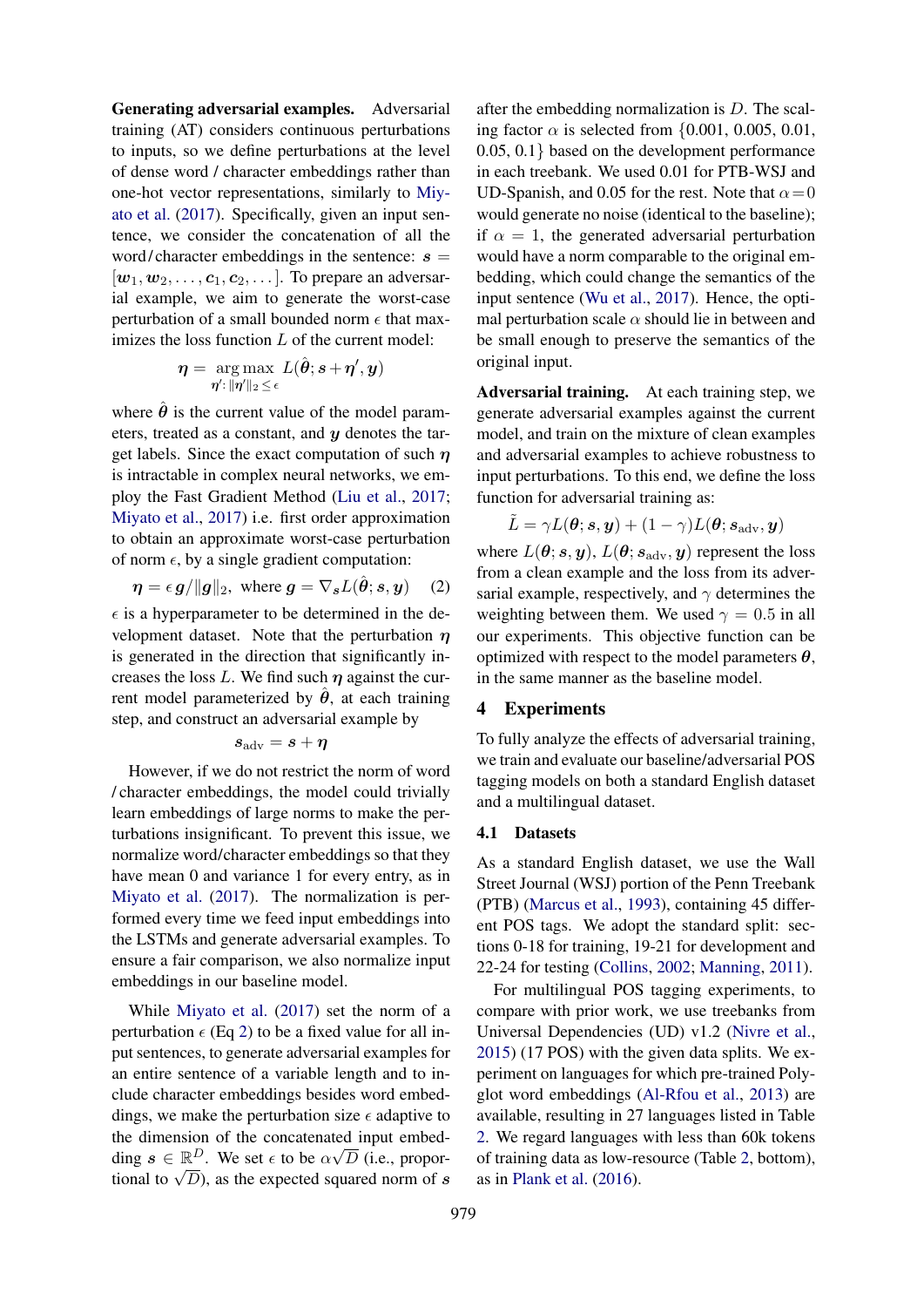| Model                        | Accuracy |
|------------------------------|----------|
| Toutanova et al. (2003)      | 97.27    |
| Manning $(2011)$             | 97.28    |
| Collobert et al. (2011)      | 97.29    |
| Søgaard $(2011)$             | 97.50    |
| Ling et al. $(2015)$         | 97.78    |
| Ma and Hovy $(2016)$         | 97.55    |
| Yang et al. (2017)           | 97.55    |
| Hashimoto et al. (2017)      | 97.55    |
| Ours – Baseline (BiLSTM-CRF) | 97.54    |
| Ours – Adversarial           | 97.58    |

Table 1: POS tagging accuracy on the PTB-WSJ test set, with other top-performing systems.

#### 4.2 Training & Evaluation Details

Model settings. We initialize word embeddings with 100-dimensional GloVe (Pennington et al., 2014) for English, and with 64-dimensional Polyglot (Al-Rfou et al., 2013) for other languages. We use 30-dimensional character embeddings, and set the state sizes of character/word-level BiLSTM to be 50, 200 for English, 50, 100 for low resource languages, and 50, 150 for other languages. The model parameters and character embeddings are randomly initialized, as in Ma and Hovy (2016). We apply dropout (Srivastava et al., 2014) to input embeddings and BiLSTM outputs for both baseline and adversarial training, with dropout rate 0.5.

Optimization. We train the model parameters and word/character embeddings by the mini-batch stochastic gradient descent (SGD) with batch size 10, momentum 0.9, initial learning rate 0.01 and decay rate 0.05. We also use a gradient clipping of 5.0 (Pascanu et al., 2012). The models are trained with early stopping (Caruana et al., 2001) based on the development performance.

Evaluation. We evaluate per token tagging accuracy on test sets. We repeat the experiment three times and report the statistical significance.

#### 4.3 Results

PTB-WSJ dataset. Table 1 shows the POS tagging results. As expected, our baseline (BiLSTM-CRF) model (accuracy 97.54%) performs on par with other state-of-the-art systems. Built upon this baseline, our adversarial training (AT) model reaches accuracy 97.58% thanks to its regularization power, outperforming recent POS taggers except Ling et al. (2015). The improvement over the baseline is statistically significant, with  $p$ -value  $\lt$  $0.05$  on the *t*-test. We provide additional analysis on this result in later sections.

|                        |       | Our Models           | Plank et al. (2016) |            |            | Berend<br>Nguyen et |            |  |
|------------------------|-------|----------------------|---------------------|------------|------------|---------------------|------------|--|
|                        |       | Baseline Adversarial | <b>BiLSTM</b>       | <b>TNT</b> | <b>CRF</b> | (2017)              | al. (2017) |  |
| bg                     | 98.34 | 98.53                | 97.97               | 96.84      | 96.36      | 95.63               | 97.4       |  |
| $\overline{\text{cs}}$ | 98.70 | 98.81                | 98.24               | 96.82      | 96.56      | 95.83               |            |  |
| da                     | 96.63 | 96.74                | 96.35               | 94.29      | 93.83      | 93.32               | 95.8       |  |
| $de^{\bullet}$         | 94.29 | 94.35                | 93.38               | 92.64      | 91.38      | 90.73               | 92.7       |  |
| en                     | 95.72 | 95.82                | 95.16               | 94.55      | 93.35      | 93.47               | 94.7       |  |
| es                     | 96.26 | 96.44                | 95.74               | 94.55      | 94.23      | 94.69               | 95.9       |  |
| $eu^{\bullet}$         | 94.55 | 94.71                | 95.51               | 93.35      | 91.63      | 90.63               | 93.7       |  |
| fa                     | 97.38 | 97.51                | 97.49               | 95.98      | 95.65      | 96.11               | 96.8       |  |
| fi*                    | 94.54 | 95.40                | 95.85               | 93.59      | 90.32      | 89.19               | 94.6       |  |
| $_{\rm fr}$            | 96.48 | 96.63                | 96.11               | 94.51      | 95.14      | 94.96               | 96.0       |  |
| he                     | 97.34 | 97.43                | 96.96               | 93.71      | 93.63      | 95.28               |            |  |
| hi                     | 97.12 | 97.21                | 97.10               | 94.53      | 96.00      | 96.09               | 96.4       |  |
| $hr^{\bullet}$         | 96.12 | 96.32                | 96.82               | 94.06      | 93.16      | 93.53               |            |  |
| id                     | 93.95 | 94.03                | 93.41               | 93.16      | 92.96      | 92.02               | 93.1       |  |
| it                     | 98.04 | 98.08                | 97.95               | 96.16      | 96.43      | 96.28               | 97.5       |  |
| nl                     | 92.64 | 93.09                | 93.30               | 88.54      | 90.03      | 85.10               | 91.4       |  |
| no                     | 97.88 | 98.08                | 98.03               | 96.31      | 96.21      | 95.67               | 97.4       |  |
| $pl^{\bullet}$         | 97.34 | 97.57                | 97.62               | 95.57      | 93.96      | 93.95               | 96.3       |  |
| pt                     | 97.94 | 98.07                | 97.90               | 96.27      | 96.32      | 95.50               | 97.5       |  |
| $sl^{\bullet}$         | 97.81 | 98.11                | 96.84               | 94.92      | 94.77      | 92.70               | 97.1       |  |
| <b>SV</b>              | 96.39 | 96.70                | 96.69               | 95.19      | 94.45      | 94.62               |            |  |
| Avg                    | 96.45 | 96.65                | 96.40               | 94.55      | 94.11      | 93.59               | 95.55      |  |
| el                     | 98.18 | 98.24                |                     |            |            | 97.12               |            |  |
| $et^{\bullet}$         | 90.79 | 91.32                |                     |            |            | 86.30               |            |  |
| ga                     | 90.66 | 91.11                |                     |            |            | 88.82               |            |  |
| $hu^{\bullet}$         | 93.39 | 94.02                |                     |            |            | 89.47               |            |  |
| ro                     | 91.24 | 91.46                |                     |            |            | 88.99               |            |  |
| ta                     | 82.91 | 83.16                |                     |            |            | 81.80               |            |  |
| Avg                    | 91.20 | 91.55                |                     |            | -          | 88.41               |            |  |

Table 2: POS tagging accuracy (test) for 27 UD v1.2 treebanks, with other recent works, Plank et al. (2016),<br> $P_{\text{break}}$  (2017), with  $N_{\text{parallel}}$  (2017),  $F_{\text{rel}}$  Plank before  $(2017)$  and  $Ngyyen$  of al.  $(2017)$ . To Thank et al.  $(2016)$ , we include the traditional baselines TNT and CRF, and their state-of-the-art model that employs a multi-task BiLSTM. Languages with • are morphologically rich, and those at the bottom ('el' to 'ta') are low-resource, containing less than 60k tokens in their training sets. Berend (2017) and Nguyen et al. (2017). For Plank

Multilingual dataset (UD). Experimental results are summarized in Table 2. Our AT model shows clear advantages over the baseline in all of forming model for POS tagging, these improvements made by AT are substantial. The improvements are also statistically significant for all the languages, with  $p$ -value  $< 0.05$  on the t-test, suggesting that the regularization by AT is generally effective across different languages. Moreover, our AT model achieves state-of-the-art on nearly all of the languages, except the five where Plank of the ranguages, except the five where  $\Gamma$   $\alpha$ et al. (2016)'s multi-task BiLSTM yielded better phologically rich  $(•)$ .<sup>2</sup> We suspect that their joint  $\frac{1}{2}$ training of word rarity may be of particular help in processing morphologically complex words. the 27 languages (average improvement ∼0.25%; see the two shaded columns). Considering that our baseline (BiLSTM-CRF) is already a top perresults. Among the five, most languages are mor-

<sup>&</sup>lt;sup>2</sup>We followed the criteria of morphological richness used we followed the end-<br>in Nguyen et al. (2017).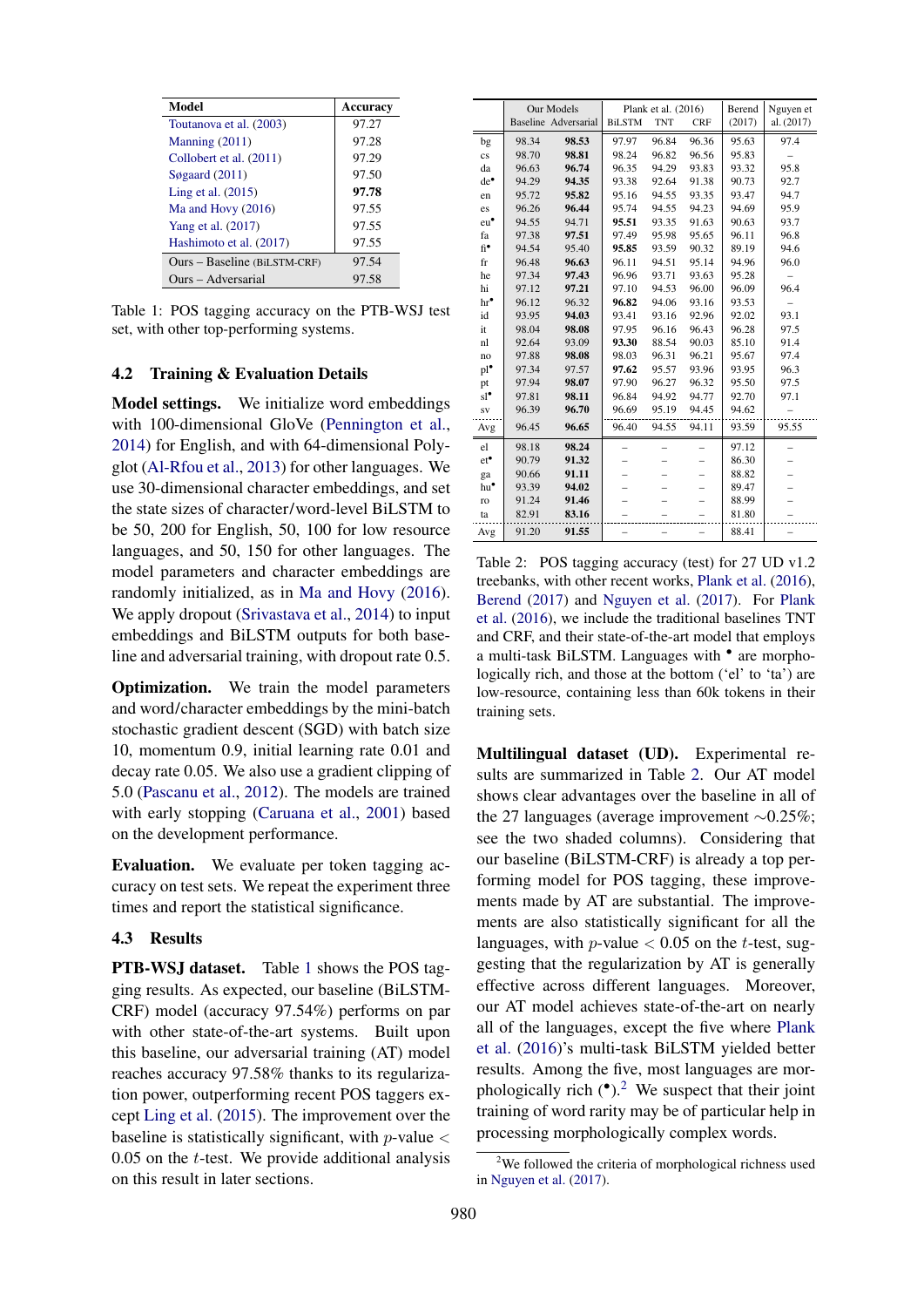

Figure 2: Learning curves for three representative languages (Romanian is low-resource). We show the transition of loss (defined in Eq 1) on the development sets.

English (WSJ)

| $\Omega$ | $1 - 10$ | $10-100$ | $100 -$ | Total  |
|----------|----------|----------|---------|--------|
| 3240     | 7687     | 20908    | 97819   | 129654 |
| 92.25    | 95.36    | 96.03    | 98.19   | 97.53  |
| 92.01    | 95.52    | 96.10    | 98.23   | 97.57  |
|          |          |          |         |        |
| $\Omega$ | $1 - 10$ | $10-100$ | $100 -$ | Total  |
| 356      | 839      | 1492     | 4523    | 7210   |
|          |          |          |         |        |
| 87.64    | 94.05    | 94.03    | 98.43   | 96.48  |
|          |          |          |         |        |

Table 3: POS tagging accuracy (test) on different subsets of words, categorized by their frequency of occurrence in training. The second row shows the number of tokens in the test set that are in each category. The third and fourth rows show the performance of our two models. Better scores are underlined. The biggest improvement is in bold.

Additionally, we see that our AT model achieves notably large improvements over the baseline in resource-poor languages (the bottom of Table 2), with average improvement 0.35%, as compared to that for resource-rich languages, 0.20%. To further visualize the regularization effects, we present the learning curves for three representative languages, English (WSJ), French (UD-fr) and Romanian (UD-ro, low-resource), based on the development loss (see Figure 2). For all the three languages, we can observe that the AT model (red solid line) prevents overfitting better than the baseline (black dotted line), and this advantage is more significant in low resource languages. For example, in Romanian, the baseline model starts to increase development loss after 1,000 iterations even with dropout, whereas the AT model keeps improving until 2,500 iterations, achieving notably lower development loss (0.4 down). These results illustrate that AT can prevent overfitting especially well on small datasets and can augment the regularization power beyond dropout. AT can also be viewed as an effective means of data augmentation, where we generate and train with new examples the current model is particularly vulnerable to at every time step, enhancing the robustness of the

| English (WSJ) |  |
|---------------|--|
|---------------|--|

| Word Frequency  | $\Omega$ | $1 - 10$ | $10-100$ | $100 -$ | Total  |
|-----------------|----------|----------|----------|---------|--------|
| # Tokens        | 6480     | 15374    | 41815    | 195637  | 259306 |
| <b>Baseline</b> | 97.76    | 97.71    | 97.80    | 97.45   | 97.53  |
| Adversarial     | 98.06    | 97.71    | 97.89    | 97.47   | 97.57  |
| French (UD)     |          |          |          |         |        |
| Word Frequency  | $\theta$ | $1 - 10$ | 10-100   | $100 -$ | Total  |
| # Tokens        | 712      | 1678     | 2983     | 9045    | 14418  |
| <b>Baseline</b> | 95.08    | 97.08    | 97.58    | 96.11   | 96.48  |
| Adversarial     | 95.37    | 97.26    | 97.79    | 96.23   | 96.63  |
|                 |          |          |          |         |        |

Table 4: POS tagging accuracy (test) on *neighboring* words. We cluster all words in the test set in the same way as Table 3 and consider the tagging performance on the neighbors (left and right) of these words in the test text.

model. AT can therefore be a promising tool to process low resource languages.

# 5 Analysis

In the previous sections, we demonstrated the regularization power of adversarial training (AT) on different languages, based on the overall POS tagging performance and learning curves. In this section, we conduct further analyses on the robustness of AT from NLP specific aspects such as word statistics, sequence modeling, downstream tasks, and word representation learning.

We find that AT can boost tagging accuracy on rare words and neighbors of unseen words (§5.1). Furthermore, this robustness against rare / unseen words leads to better sentence-level accuracy and downstream dependency parsing (§5.2). We illustrate these findings using two major languages, English (WSJ) and French (UD), which have substantially large training and testing data to discuss vocabulary statistics and sentence-level performance. Finally, we study the effects of AT on word representation learning (§5.3), and the applicability of AT to different sequential tasks (§5.4).

#### 5.1 Word-level Analysis

Poor tagging accuracy on rare/unseen words is one of the bottlenecks in current POS taggers (Manning, 2011; Plank et al., 2016). Aiming to reveal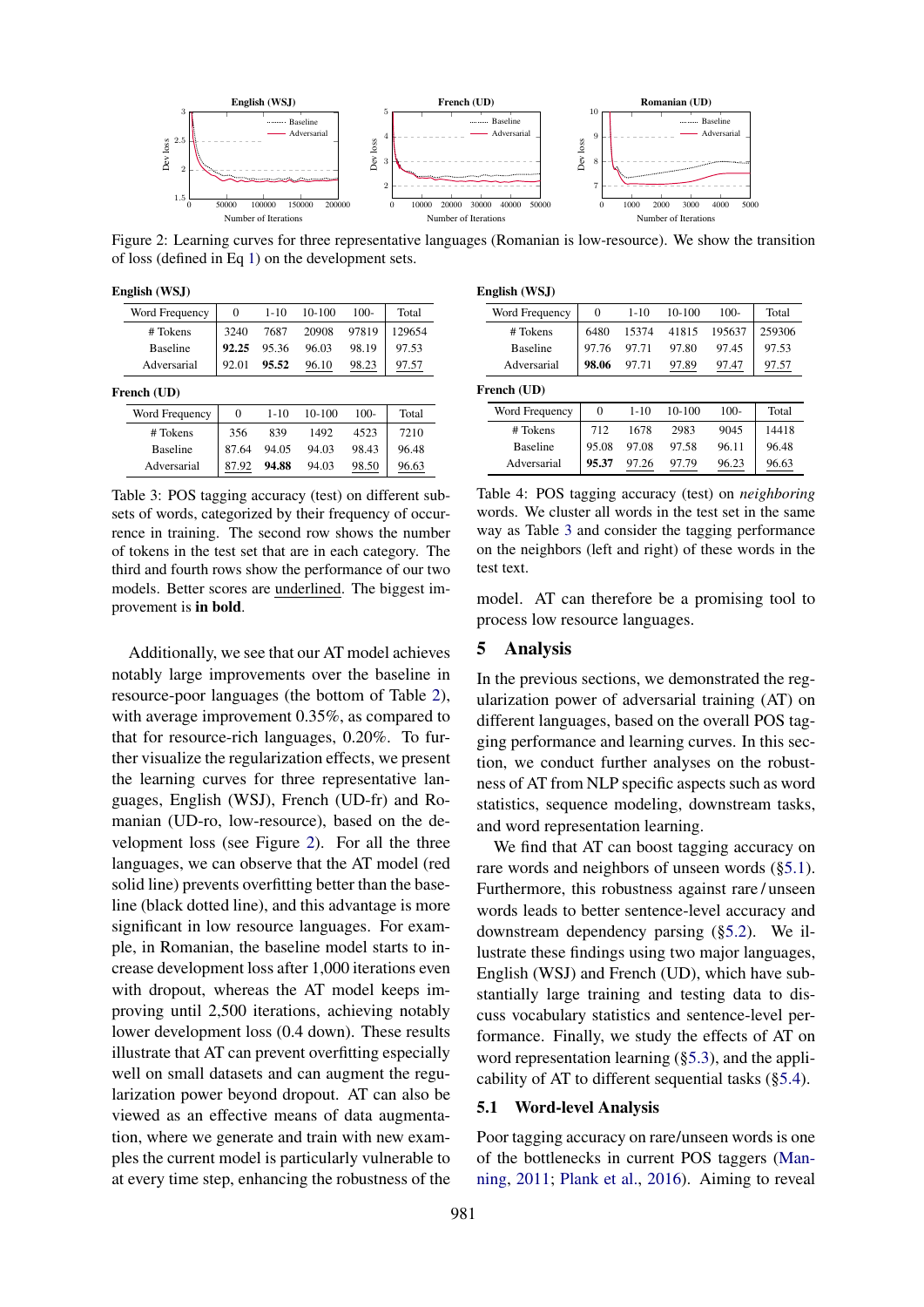English (WSJ)

|                 | Sentence-  | <b>Stanford Parser</b> |         | Parsey McParseface |         |  |
|-----------------|------------|------------------------|---------|--------------------|---------|--|
|                 | level Acc. | UAS                    | LAS     | UAS                | LAS     |  |
| <b>Baseline</b> | 59.08      | 91.53                  | 89.30   | 91.68              | 87.92   |  |
| Adversarial     | 59.61      | 91.57                  | 89.35   | 91.73              | 87.97   |  |
| (w/ gold tags)  |            | (92.07)                | (90.63) | (91.98)            | (88.60) |  |

French (UD)

|                 | Sentence-<br>level Acc. | Parsey Universal<br>UAS | LAS     |
|-----------------|-------------------------|-------------------------|---------|
| <b>Baseline</b> | 52.35                   | 84.85                   | 80.36   |
| Adversarial     | 53.36                   | 85.01                   | 80.55   |
| (w/ gold tags)  |                         | (85.05)                 | (80.75) |

Table 5: Sentence-level accuracy and downstream dependency parsing performance by our baseline/adversarial POS taggers.

the effects of AT on rare / unseen words, we analyze tagging performance at the word level, considering vocabulary statistics.

Word frequency. To define rare/unseen words, we consider each word's frequency of occurrence in the training set. We categorize all words in the test set based on this frequency and study the test tagging accuracy for each group (see Table 3). $3$  In both languages, the AT model achieves large improvements over the baseline on rare words (e.g., frequency 1-10 in training), as opposed to more frequent words. This result again corroborates the data augmentation power of AT under small training examples. On the other hand, we did not observe meaningful improvements on unseen words (frequency 0 in training). A possible explanation is that AT can facilitate the learning of words with at least a few occurrences in training (rare words), but is not particularly effective in inferring the POS tags of words for which no training examples are given (unseen words).

Neighboring words. One important characteristic of natural language tasks is the sequential nature of inputs (i.e., sequence of words), where each word influences the function of its neighboring words. Since our model uses BiLSTM-CRF for that reason, we also study the tagging performance on the neighbors of rare/unseen words, and analyze the effects of AT with the sequence model in mind. In Table 4, we cluster all words in the test set based on their frequency in training again, and consider the tagging accuracy on the neighbors (left and right) of these words in the test text. We observe that AT tends to achieve large improve-

<sup>3</sup>To conduct the analysis, we picked the median result from the three repeated experiments.

ments over the baseline on the neighbors of unseen words (training frequency 0), while the improvements on the neighbors of more frequent words remain moderate. Our AT model thus exhibits strong stability to uncertain neighbors, as compared to the baseline. We suspect that because we generate adversarial examples against entire input sentences, training with adversarial examples makes the model more robust not only to perturbations in each word but also to perturbations in its neighboring words, leading to greater stability to uncertain neighbors.

### 5.2 Sentence-level & Downstream Analysis

In the word-level analysis, we showed that AT can boost tagging accuracy on rare words and the neighbors of unseen words, enhancing overall robustness on rare/unseen words. In this section, we discuss the benefit of our improved POS tagger in a major downstream task, dependency parsing.

Most of the recent state-of-the-art dependency parsers take predicted POS tags as input (e.g. Chen and Manning (2014); Andor et al. (2016); Dozat and Manning (2017)). Dozat et al. (2017) empirically show that their dependency parser gains significant improvements by using POS tags predicted by a Bi-LSTM POS tagger, while POS tags predicted by the UDPipe tagger (Straka et al., 2016) do not contribute to parsing performance as much. This observation illustrates that POS tagging performance has a great influence on dependency parsing, motivating the hypothesis that the POS tagging improvements gained from our adversarial training help dependency parsing.

To test the hypothesis, we consider three settings in dependency parsing of English and French: using POS tags predicted by the baseline model, using POS tags predicted by the AT model, and using gold POS tags. For English (PTB-WSJ), we first convert the treebank into Stanford Dependencies (SD) using Stanford CoreNLP (ver 3.8.0) (Manning et al., 2014), and then apply two wellknown dependency parsers: Stanford Parser (ver 3.5.0) (Chen and Manning, 2014) and Parsey Mc-Parseface (SyntaxNet) (Andor et al., 2016). For French (UD), we use Parsey Universal from SyntaxNet. The three parsers are all publicly available and pre-trained on corresponding treebanks.

Table 5 shows the results of the experiments. We can observe improvements in both languages by using the POS tags predicted by our AT POS tagger. As Manning (2011) points out, when pre-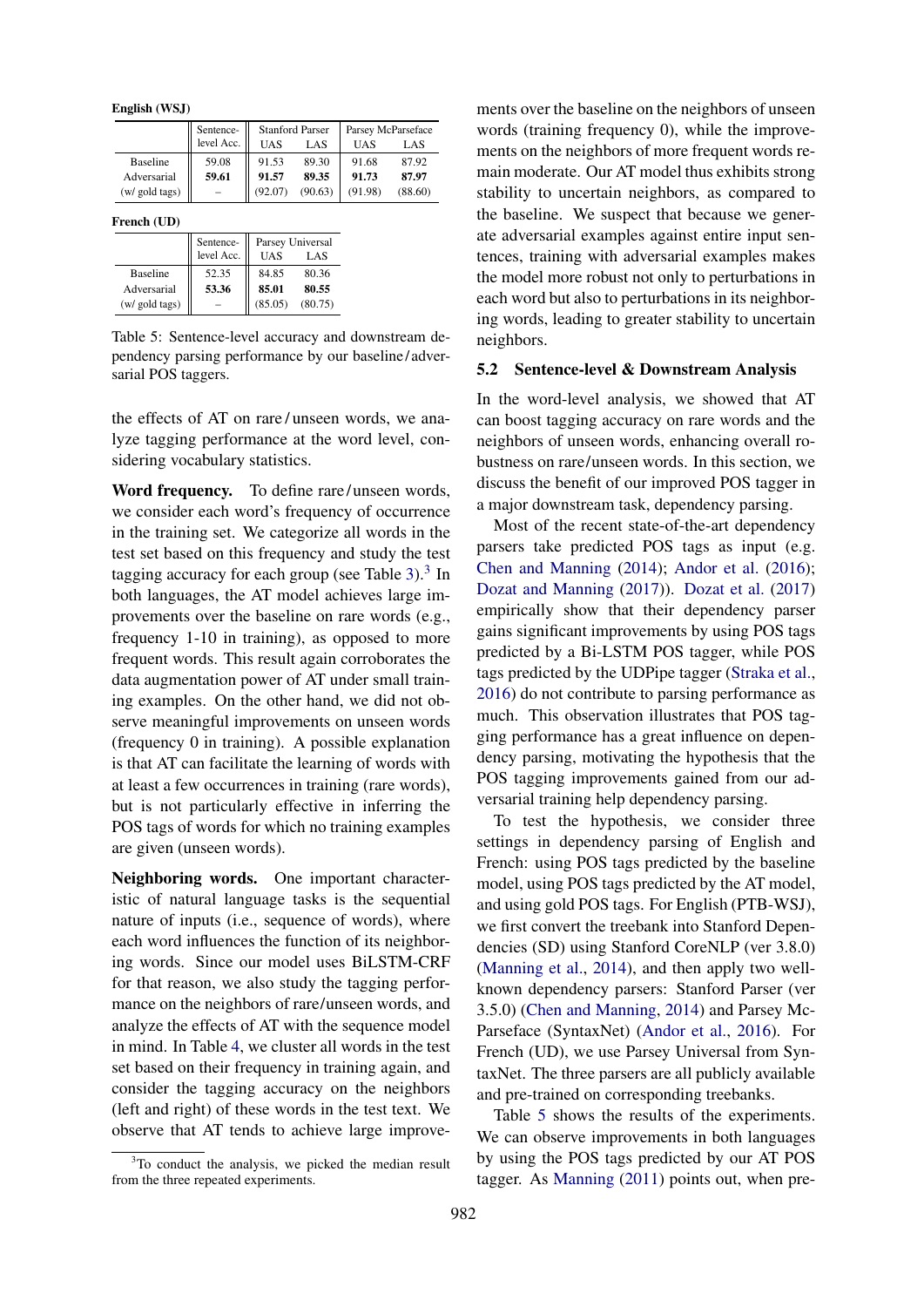English (WSJ)

|             | <b>POS Cluster</b>    | NN          | <b>V<sub>B</sub></b> | J.J   | <b>RB</b> | Avg.  |  |
|-------------|-----------------------|-------------|----------------------|-------|-----------|-------|--|
|             | 1) Initial (GloVe)    | 0.243       | 0.426                | 0.220 | 0.549     | 0.359 |  |
|             | 2) Baseline           | 0.280       | 0.431                | 0.309 | 0.667     | 0.422 |  |
|             | 3) Adversarial        | 0.281       | 0.436                | 0.306 | 0.675     | 0.424 |  |
| French (UD) |                       |             |                      |       |           |       |  |
|             | <b>POS Cluster</b>    | <b>NOUN</b> | <b>VERB</b>          | ADJ   | ADV       | Avg.  |  |
|             | 1) Initial (polyglot) | 0.215       | 0.233                | 0.210 | 0.540     | 0.299 |  |
|             | 2) Baseline           | 0.258       | 0.271                | 0.262 | 0.701     | 0.373 |  |
|             | 3) Adversarial        | 0.263       | 0.272                | 0.263 | 0.720     | 0.379 |  |

Table 6: Cluster tightness evaluation for word embeddings, based on the cosine similarity measure. Higher scores indicate better clustering (cleaner word vector distribution). Each row corresponds to word vectors 1) at the beginning, 2) after baseline training, and 3) after adversarial training.

English (WSJ)

| Perturbation scale $\alpha$   0 0.001 0.01 0.05                                                               |  |  | 01 | 05 |
|---------------------------------------------------------------------------------------------------------------|--|--|----|----|
| Avg. cluster tightness $\begin{bmatrix} 0.422 & 0.423 & 0.424 & 0.429 & \textbf{0.436} & 0.429 \end{bmatrix}$ |  |  |    |    |

Table 7: Average cluster tightness for word embeddings trained with varied perturbation scale  $\alpha$  (0 indicates baseline training).

dicted POS tags are used for downstream dependency parsing, a single bad mistake in a sentence can greatly damage the usefulness of the POS tagger. The robustness of our AT POS tagger against rare/unseen words helps to mitigate such an issue. This advantage can also be observed from the AT POS tagger's notably higher sentence-level accuracy than the baseline (see Table 5 left). Nonetheless, gold POS tags still yield better parsing results as compared to the baseline/AT POS taggers, supporting the claim that POS tagging needs further improvement for downstream tasks.

### 5.3 Effects on Representation Learning

Next, we perform an analysis on representation learning of words (word embeddings) for the English (PTB-WSJ) and French (UD) experiments. We hypothesize that adversarial training (AT) helps to learn better word embeddings so that the POS tag prediction of a word cannot be influenced by a small perturbation in the input embedding.

To verify this hypothesis, we cluster all words in the test set based on their correct POS tags<sup>4</sup> and evaluate the tightness of the word vector distribution within each cluster. We compare this clustering quality among the three settings: 1) beginning (initialized with GloVe or Polyglot), 2) after baseline training (50 epochs), and 3) after adversarial training (50 epochs), to study the effects of AT on word representation learning.

For evaluating the tightness of word vector distribution, we employ the cosine similarity metric, which is widely used as a measure of the closeness between two word vectors (e.g., Mikolov et al. (2013); Pennington et al. (2014)). To measure the tightness of each cluster, we compute the cosine similarity for every pair of words within, and then take the average. We also report the average tightness across all the clusters.

The evaluation results are summarized in Table 6. We report the tightness scores for the four major clusters: *noun*, *verb*, *adjective*, and *adverb* (from left to right). As can be seen from the table, for both languages, adversarial training (AT) results in cleaner word embedding distributions than the baseline, with a higher cosine similarity within each POS cluster, and with a clear advantage in the average tightness across all the clusters. In other words, the learned word vectors show stronger correlations with their POS tags. This result confirms that training with adversarial examples can help to learn cleaner word embeddings so that the meaning / grammatical function of a word cannot be altered by a small perturbation in its embedding. This analysis provides a means to interpret the robustness to input perturbations, from the perspective of NLP.

Relation with perturbation size  $\epsilon$ . We also study how the size of added perturbations influences word representation learning in adversarial training. Recall that we set the norm of a perturbation  $\epsilon$  to be  $\alpha\sqrt{D}$ , where D is the dimension of the concatenated input embeddings (see §3.2). For instance,  $\alpha = 0$  would produce no noise;  $\alpha = 1$ would generate a perturbation of a norm equivalent to the original word embeddings. We hypothesize that AT facilitates word representation learning when  $\alpha$  is small enough to preserve the semantics of input words, but can hinder the learning when  $\alpha$  is too large. To test the hypothesis, we repeat the clustering evaluation for word embeddings trained with varied perturbation scale  $\alpha$ : 0, 0.001, 0.01, 0.05, 0.1, 0.5 (see Table 7). We observe that the quality of learned word embedding distribution keeps improving as  $\alpha$  goes up from 0 to 0.1, but starts to drop around  $\alpha = 0.5$ . We also find that this optimal  $\alpha$  in word embedding learning (i.e., 0.1) is larger than the  $\alpha$  which

<sup>&</sup>lt;sup>4</sup>We excluded words with multiple tags in the test text.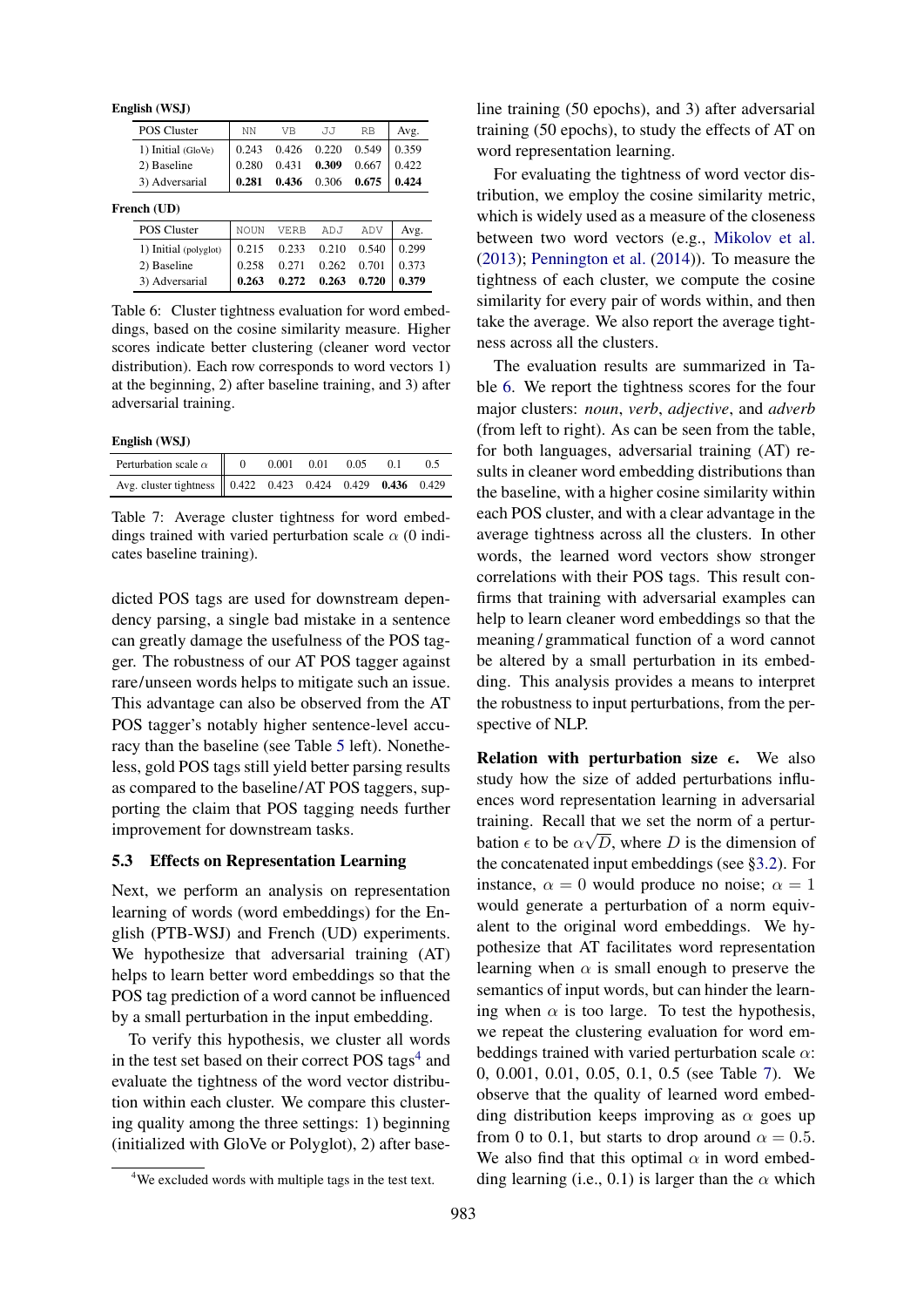| Model                        | F1    |
|------------------------------|-------|
| Tsuruoka et al. (2011)       | 93.81 |
| Collobert et al. (2011)      | 94.32 |
| Yang et al. (2017)           | 94.66 |
| Suzuki and Isozaki (2008)    | 95.15 |
| Søgaard and Goldberg (2016)  | 95.56 |
| Hashimoto et al. (2017)      | 95.77 |
| Peters et al. $(2017)$       | 96.37 |
| Ours - Baseline (BiLSTM-CRF) | 95.18 |
| Ours - Adversarial           | 95.25 |

Table 8: Chunking F1 scores on the CoNLL-2000 task, with other top performing models.

| Model                        | F1    |
|------------------------------|-------|
| Collobert et al. (2011)      | 89.59 |
| Huang et al. $(2015)$        | 90.10 |
| Chiu and Nichols (2016)      | 90.91 |
| Lample et al. $(2016)$       | 90.94 |
| Luo et al. (2015)            | 91.20 |
| Ma and Hovy $(2016)$         | 91.21 |
| Peters et al. (2017)         | 91.93 |
| Ours – Baseline (BiLSTM-CRF) | 91.22 |
| Ours - Adversarial           | 91.56 |

Table 9: NER F1 scores on the CoNLL-2003 (English) task, with other top performing models.

yielded the best tagging performance on development sets (i.e., 0.01 or 0.05). A possible explanation is that while word embeddings can adapt to relatively large  $\alpha$  (e.g., 0.1) during training, as adversarial perturbations are generated at the embedding level, such  $\alpha$  could change the semantics of the input from the current tagging model's perspective and hinder the training of *tagging*.

#### 5.4 Other Sequence Labeling Tasks

Finally, to further confirm the applicability of AT, we experiment with our BiLSTM-CRF AT model in different sequence labeling tasks: chunking and named entity recognition (NER).

Chunking can be performed as a sequence labeling task that assigns a chunking tag (B-NP, I-VP, etc.) to each word. We conduct experiments on the CoNLL 2000 shared task with the standard data split: PTB-WSJ Sections 15-18 for training and 20 for testing. We use Section 19 as the development set and employ the IOBES tagging scheme, following Hashimoto et al. (2017).

NER aims to assign an entity type to each word, such as *person*, *location*, *organization*, and *misc*. We conduct experiments on the CoNLL-2003 (English) shared task (Tjong Kim Sang and De Meulder, 2003), adopting the IOBES tagging scheme as in (Lample et al., 2016; Ma and Hovy, 2016).

The results are summarized in Table 8 and 9.

AT enhanced F1 score from the baseline BiLSTM-CRF model's 95.18 to 95.25 for chunking, and from 91.22 to 91.56 for NER, also significantly outperforming Ma and Hovy (2016). These improvements made by AT are bigger than that for English POS tagging, most likely due to the larger room for improvement in chunking and NER. The improvements are again statistically significant, with *p*-value  $< 0.05$  on the *t*-test. The experimental results suggest that the proposed adversarial training scheme is generally effective across different sequence labeling tasks.

Our BiLSTM-CRF AT model did not reach the performance by Hashimoto et al. (2017)'s multitask model and Peters et al. (2017)'s state-of-theart system that incorporates pretrained language models. It would be interesting future work to combine the strengths of these joint models (e.g., syntactic and semantic aids) and adversarial training (e.g., robustness).

# 6 Conclusion

We proposed and carefully analyzed a POS tagging model that exploits adversarial training (AT). In our multilingual experiments, we find that AT achieves substantial improvements on all the languages tested, especially on low resource ones. AT also enhances the robustness to rare/unseen words and sentence-level accuracy, alleviating the major issues of current POS taggers, and contributing to the downstream task, dependency parsing. Furthermore, our analyses on different languages, word / neighbor statistics and word representation learning reveal the effects of AT from the perspective of NLP. The proposed AT model is applicable to general sequence labeling tasks. This work therefore provides a strong basis and motivation for utilizing AT in natural language tasks.

#### Acknowledgements

We would like to thank Rui Zhang, Jonathan Kummerfeld, Yutaro Yamada, as well as all the anonymous reviewers for their helpful feedback and suggestions on this work.

#### References

- Rami Al-Rfou, Bryan Perozzi, and Steven Skiena. 2013. Polyglot: Distributed word representations for multilingual nlp. In *CoNLL*.
- Daniel Andor, Chris Alberti, David Weiss, Aliaksei Severyn, Alessandro Presta, Kuzman Ganchev, Slav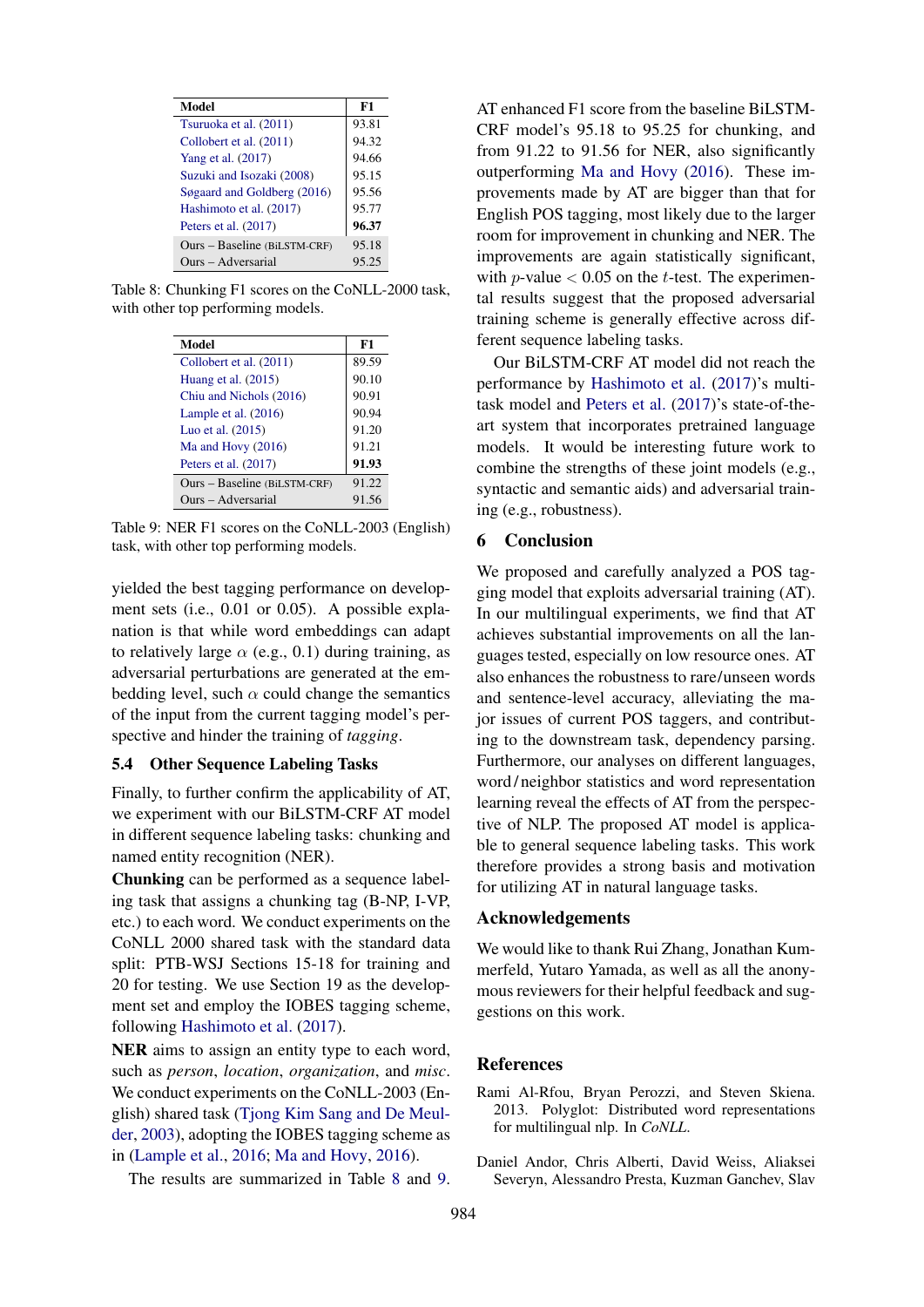Petrov, and Michael Collins. 2016. Globally normalized transition-based neural networks. In *ACL*.

- Dzmitry Bahdanau, Kyunghyun Cho, and Yoshua Bengio. 2015. Neural machine translation by jointly learning to align and translate. In *ICLR*.
- Gábor Berend. 2017. Sparse coding of neural word embeddings for multilingual sequence labeling. *TACL* .
- Rich Caruana, Steve Lawrence, and C Lee Giles. 2001. Overfitting in neural nets: Backpropagation, conjugate gradient, and early stopping. In *NIPS*.
- Danqi Chen and Christopher D Manning. 2014. A fast and accurate dependency parser using neural networks. In *EMNLP*.
- Jason PC Chiu and Eric Nichols. 2016. Named entity recognition with bidirectional lstm-cnns. In *TACL*.
- Michael Collins. 2002. Discriminative training methods for hidden markov models. In *EMNLP*.
- Ronan Collobert, Jason Weston, Léon Bottou, Michael Karlen, Koray Kavukcuoglu, and Pavel Kuksa. 2011. Natural language processing (almost) from scratch. *The Journal of Machine Learning Research* 12:2493–2537.
- Timothy Dozat and Christopher D. Manning. 2017. Deep biaffine attention for neural dependency parsing. In *ICLR*.
- Timothy Dozat, Peng Qi, and Christopher D. Manning. 2017. Stanford's graph-based neural dependency parser at the conll 2017 shared task. In *CoNLL 2017 Shared Task: Multilingual Parsing from Raw Text to Universal Dependencies*. pages 20–30.
- Ian Goodfellow, Jean Pouget-Abadie, Mehdi Mirza, Bing Xu, David Warde-Farley, Sherjil Ozair, Aaron Courville, and Yoshua Bengio. 2014. Generative adversarial nets. In *NIPS*.
- Ian J Goodfellow, Jonathon Shlens, and Christian Szegedy. 2015. Explaining and harnessing adversarial examples. In *ICLR*.
- Tao Gui, Qi Zhang, Haoran Huang, Minlong Peng, and Xuanjing Huang. 2017. Part-of-speech tagging for twitter with adversarial neural networks. In *EMNLP*.
- Kazuma Hashimoto, Caiming Xiong, Yoshimasa Tsuruoka, and Richard Socher. 2017. A joint many-task model: Growing a neural network for multiple NLP tasks. In *EMNLP*.
- Sepp Hochreiter and Jürgen Schmidhuber. 1997. Long short-term memory. *Neural Computation* 9(8):1735–1780.
- Zhiheng Huang, Wei Xu, and Kai Yu. 2015. Bidirectional lstm-crf models for sequence tagging. *arXiv preprint arXiv:1508.01991* .
- Mohit Iyyer, Varun Manjunatha, Jordan Boyd-Graber, and Hal Daumé III. 2015. Deep unordered composition rivals syntactic methods for text classification. In *ACL*.
- Robin Jia and Percy Liang. 2017. Adversarial examples for evaluating reading comprehension systems. In *EMNLP*.
- Joo-Kyung Kim, Young-Bum Kim, Ruhi Sarikaya, and Eric Fosler-Lussier. 2017. Cross-lingual transfer learning for pos tagging without cross-lingual resources. In *EMNLP*.
- John Lafferty, Andrew McCallum, and Fernando CN Pereira. 2001. Conditional random fields: Probabilistic models for segmenting and labeling sequence data. In *ICML*.
- Guillaume Lample, Miguel Ballesteros, Sandeep Subramanian, Kazuya Kawakami, and Chris Dyer. 2016. Neural architectures for named entity recognition. In *NAACL*.
- Jiwei Li, Will Monroe, Tianlin Shi, Alan Ritter, and Dan Jurafsky. 2017. Adversarial learning for neural dialogue generation. In *EMNLP*.
- Wang Ling, Tiago Luís, Luís Marujo, Rámon Fernandez Astudillo, Silvio Amir, Chris Dyer, Alan W Black, and Isabel Trancoso. 2015. Finding function in form: Compositional character models for open vocabulary word representation. In *EMNLP*.
- Yanpei Liu, Xinyun Chen, Chang Liu, and Dawn Song. 2017. Delving into transferable adversarial examples and black-box attacks. In *ICLR*.
- Gang Luo, Xiaojiang Huang, Chin-Yew Lin, and Zaiqing Nie. 2015. Joint entity recognition and disambiguation. In *EMNLP*.
- Xuezhe Ma and Eduard Hovy. 2016. End-to-end sequence labeling via bi-directional lstm-cnns-crf. In *ACL*.
- Christopher D. Manning, Mihai Surdeanu, John Bauer, Jenny Finkel, Steven J. Bethard, and David Mc-Closky. 2014. The Stanford CoreNLP natural language processing toolkit. In *Association for Computational Linguistics (ACL) System Demonstrations*.
- Christopher D Manning. 2011. Part-of-speech tagging from 97% to 100%: is it time for some linguistics? *Computational Linguistics and Intelligent Text Processing* pages 171–189.
- Mitchell Marcus, Beatrice Santorini, and Mary Ann Marcinkiewicz. 1993. Building a large annotated corpus of english: The penn treebank. *Computational Linguistics* 19(2):313–330.
- Tomas Mikolov, Ilya Sutskever, Kai Chen, Greg S Corrado, and Jeff Dean. 2013. Distributed representations of words and phrases and their compositionality. In *NIPS*.